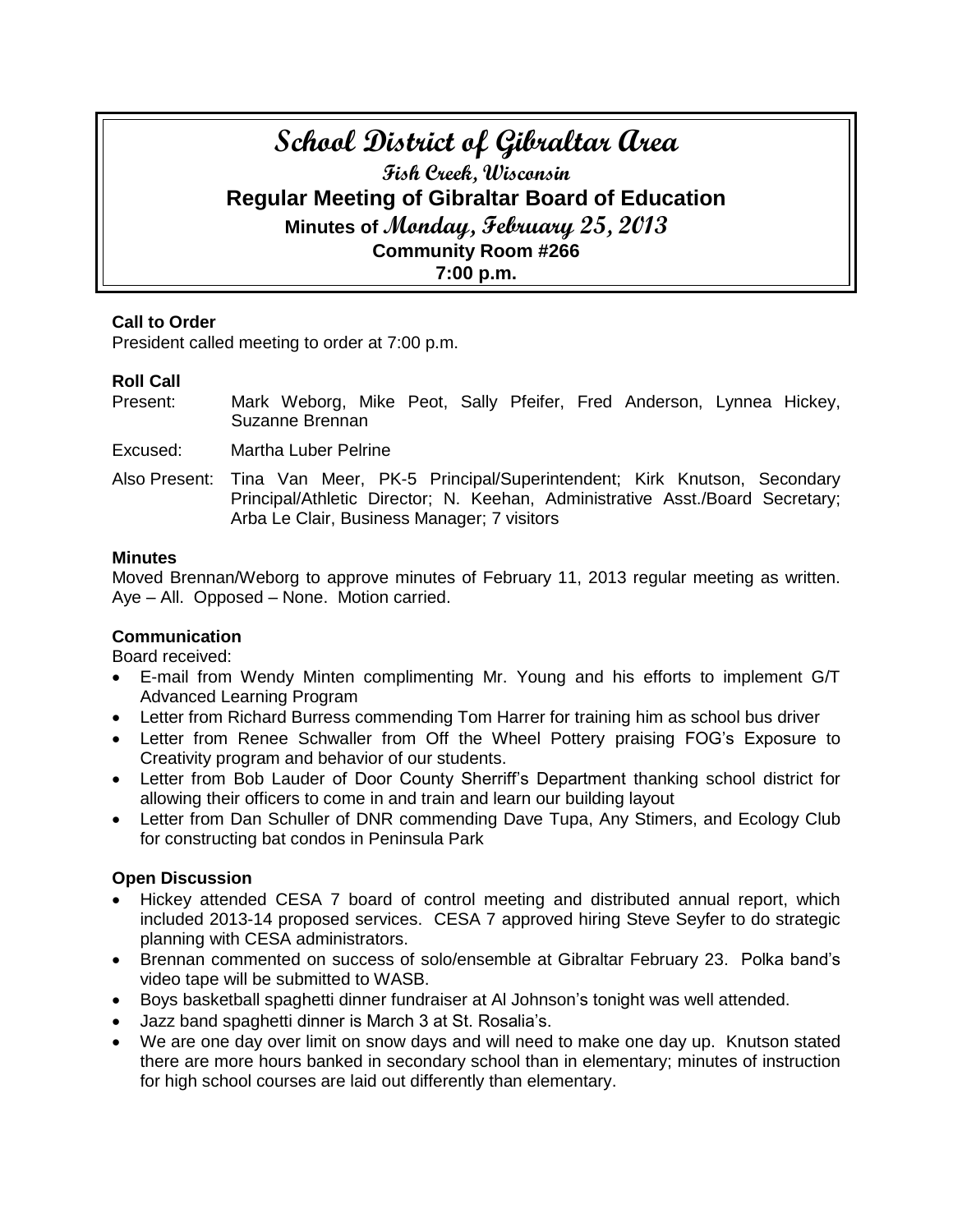- Donald Freix sent e-mail February 19 to school board with copy to Knutson and Van Meer asking board to take position against State Assembly Bill 9 which would allow exemption to prohibition on carrying concealed weapon on school grounds for more people. Bill is coauthored by Garey Bies. Freix urged board to consider resolution to be publicly vocal and place on future agenda with open discussion.
- Pfeifer received Freix's e-mail and e-mailed Bies, but has not received reply.
- Don Freix stated that money is being allotted in Walker's state budget to charter schools. Board should take position opposing state money to charter schools as they are not held to same standards as public schools.
- Don Freix again inquired about procedure for getting on a strategic planning committee.
- Don Freix questioned structure of strategic planning committees with changing political atmosphere in the state and suggested combining Finance, Student Learning, and Extracurricular or Finance, Student Learning, and Campus Maintenance to eliminate a committee.
- Pfeifer stated that board reviewed committee structure in August 2012, which is done annually. Board President and Superintendent discussed if there was a need for more committee members. New members are appointed by Board President.
- Gibraltar School Board supported WASB Resolution 13-06 opposing use of federal and state monies to subsidize nonpublic schools through a voucher system, scholarship tax credit, tuition tax credit or deduction plan, or other similar arrangements.

# **Hear Update on District Transition Process to Infinite Campus**

Steve Minten provided update on our transition from Skyward to Infinite Campus student records software following their award of state Student Information System (SIS) contract. Infinite Campus is based on Oracle design with clustered structures and can handle a large amount of data at one time. Skyward is based on Progress system and has a different structure meant for smaller servers. Minten feels Infinite Campus is a stronger application because of its design. Student records transition will take place over 5 years. Infinite Campus has interchangeable modules and we can choose to switch piece by piece. Minten will check on cost to switch to Infinite Campus and inform board.

# **Hear Presentation on Educator Effectiveness**

Judy Sargent from CESA 7 presented information on new Educator Effectiveness model that will be fully implemented in 2014-15. Gibraltar may pilot this model in 2013-14 if DPI approves. Five major shifts are happening:

- 1. Common Core State Standards
- 2. Educator Effectiveness
- 3. Smarter Balanced Assessment for grades 3-8 and 11 or ACT Suite for grades 9-11
- 4. Accountability Reform System (Report Cards)
- 5. New SIS Data System

Educator Effectiveness System is required through 2012 ESEA Federal Waiver for Accountability and Wisconsin Act 166. Districts are to fully implement in 2014-15 with teachers and principals. This has been in development since 2010 in partnership with Wisconsin Center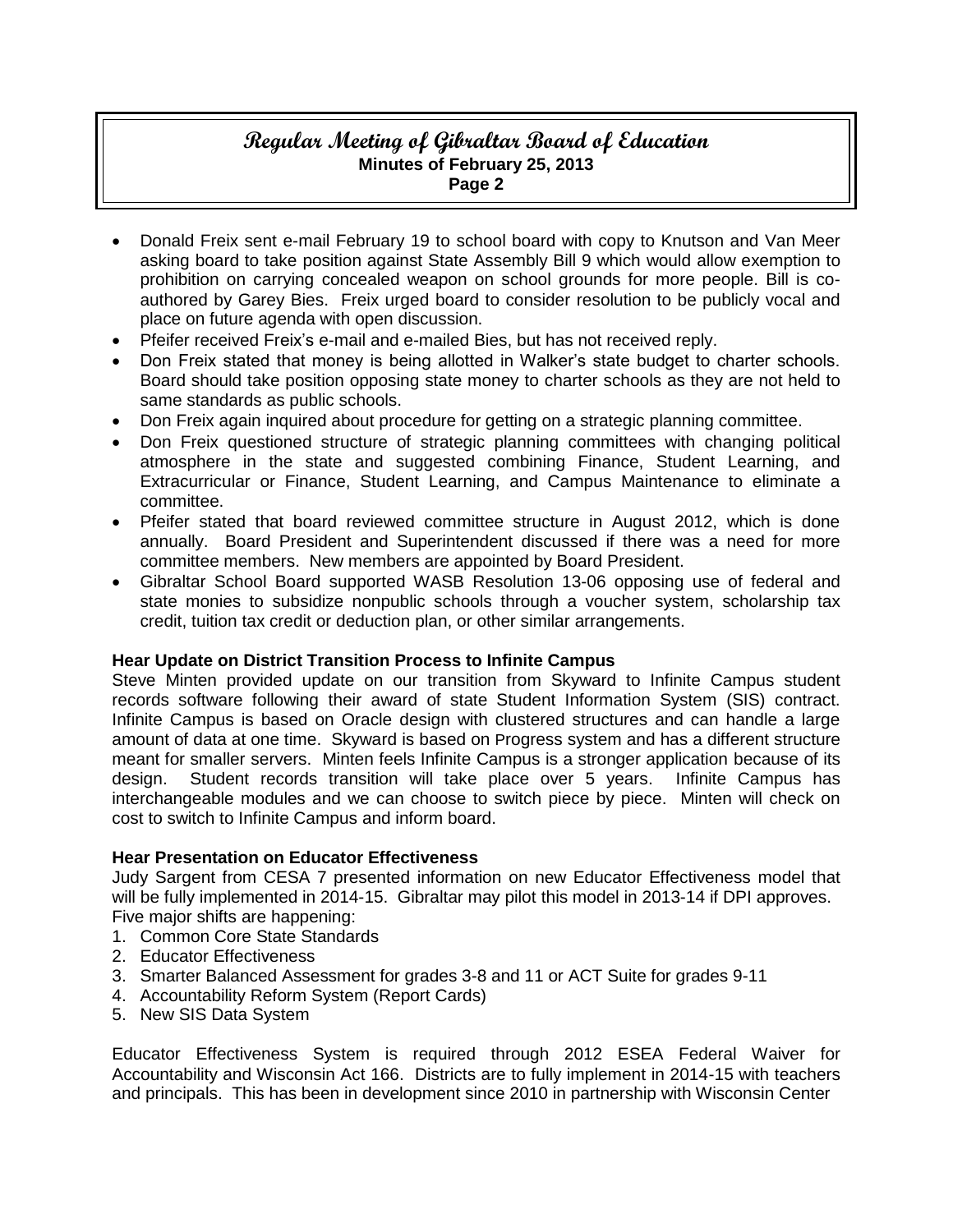for Educational Research (WCER) and American Institutes for Research (AIR) and stakeholder advisory groups.

Educator Effectiveness System Goals:

- Guides effective educational practice that is aligned with student learning and development
- Documents evidence of effective educator practice and student learning
- Informs appropriate professional development
- Informs educator preparation programs
- Supports a full range of human resource decisions
- Is credible, valid, reliable, comparable, and uniform across districts

Educator Effectiveness is based on 2011 InTASC Teaching Standard's and Charlotte Danielson's "Framework for Teaching" domains (state model) and is evaluated by principals. Principal practices are based on 2008 ISLLC Standards, evaluated by superintendents. Teachscape technology is used to enter all evaluation and outcome data. Teachers and principals will be required to establish measurable smart goals for students as part of Student Outcome data for evaluation.

Educator evaluations will take principals about 35-40 hours per employee. Most teachers will be on a three-year evaluation process. There is nothing in state budget to cover cost of time. \$80/teacher is in proposed state budget to cover software. Public charter schools will have this same accountability; private independent schools will not.

Study sessions will be available through CESA 7. Gibraltar is bringing team to Appleton in April for training.

#### **Administrative Reports** were submitted electronically.

*Le Clair* provided a 2012-13 tax payment worksheet showing amount of tax receipts through February and a 2012-13 Revenue Budget Report showing what has been spent in 2012-13. Unanticipated costs hadn't been budgeted including increased FTE for Pupil Services Director and Technology Assistant. Expenditures vs. revenue percentages are comparable to previous years.

*Van Meer* presented handout from Access Engineering regarding fiber optic connectivity. Earliest date to bring backbone up to Gibraltar is 2015. We do have fiber to our building already. This fiber would make it easier to network and improve testing. Summer workshops with other county schools on ELA and Common Core will take place this summer.

Don Freix asked why administrative reports do not appear in minutes and how does public see reports. Board will review procedure.

#### **Bills**

Moved Weborg/Hickey to approve payment of bills totaling \$38,212.18 as presented. No discussion. Aye – All. Opposed – None. Motion carried.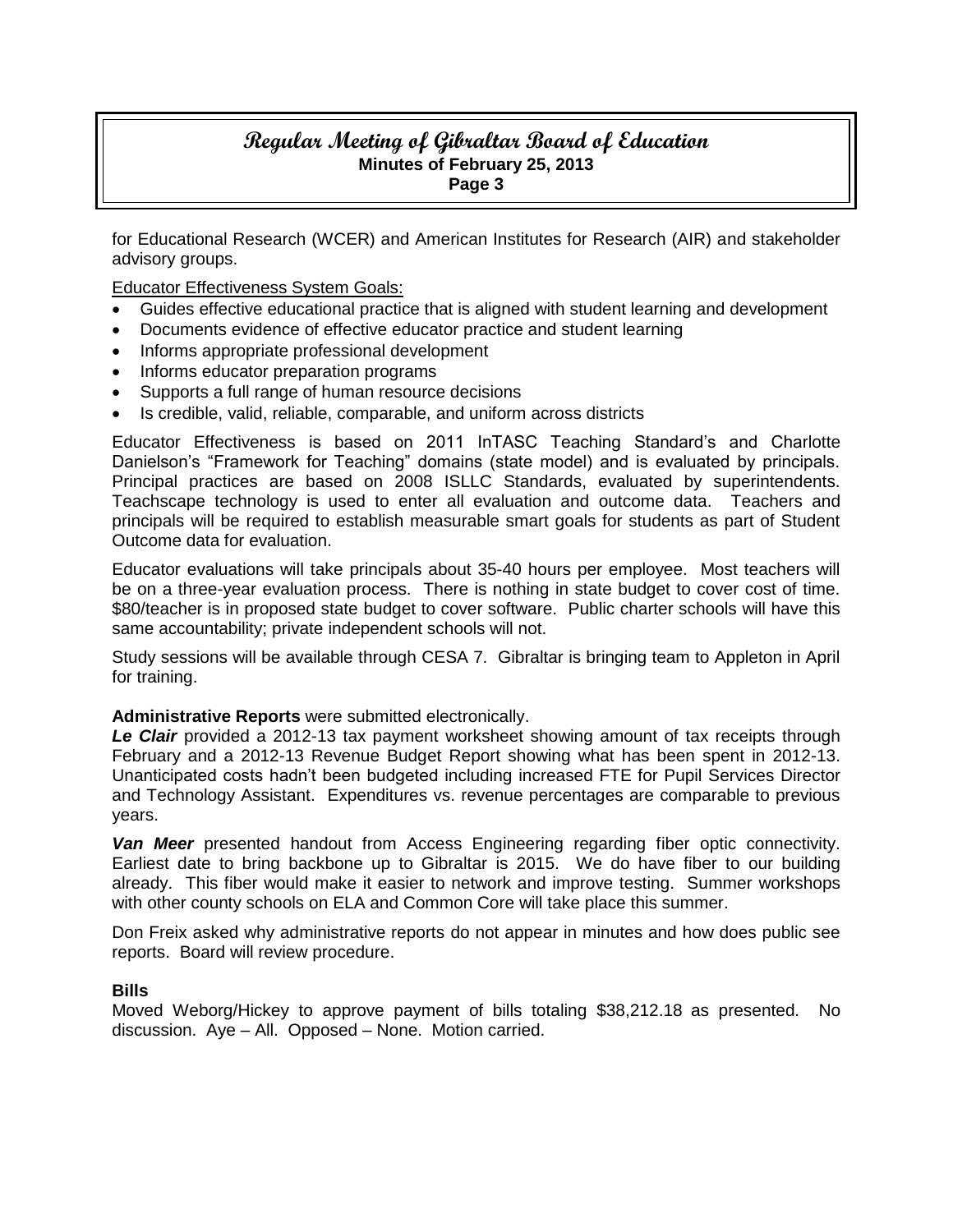**Approve Deductibles and Employer/Employee Contributions to Health Insurance**

Board reviewed options for health insurance deductibles. Current plan deductibles are:

Administrators and Administrative Support Staff

- \$250 single/\$500 family deductible
- Employee pays 12% of premium
- Employee pays 6.5% of salary for WRS retirement
- No Health Reimbursement Account (HRA)

# **Teachers**

- \$1,000 single/\$2,000 family deductible
- Employee pays 2% of premium for single and 7% of premium for family
- District pays 100% of employer *and* employee contributions for WRS retirement
- $\bullet$  HRA \$625 single/\$1,250 family

# **Support Staff**

- \$250 single/\$500 family deductible
- Employee pays 12% of premium
- Employee pays 6.5% of salary for WRS retirement
- No Health Reimbursement Account (HRA)

Under Act 10, unions are no longer able to negotiate these issues. We currently have different plans with different deductibles for different employee groups. It is important to be fair and equitable and give all employees same benefits moving forward beginning July 1, 2013.

Actual premium cost figures for 2013-14 were not available at this meaning. Anticipated figures include a 19.24% decrease with teacher model, but no HRA figures, and a 13.87% decrease for administrators and admin. support.

Increased deductibles for teachers of \$1,000/\$2,000 was designed to encourage change in behavior, and HRA was a give back. If unused, HRA rolls over to retirement. EBC currently administers HRA account, but this may need to change to UHC.

Moved Anderson/Brennan that we set health insurance deductibles for all employees beginning July 1, 2013 at \$1,000 for single coverage with \$625 district contribution to HRA and \$2,000 for family coverage with \$1,250 district contribution to HRA. Discussion: Savings in premium will be offset some at employee level. Van Meer will contact Cindy Van Asten of M3 Insurance to come to March 25 board meeting to present Navigate plan and employee option to buy up to Choice Plus plan. Deductibles are the same for Navigate and Choice Plus plans. Aye – All. Opposed – None. Motion carried.

# **Accept Letters of Resignation**

Moved Weborg/Peot to accept letters of resignation with thanks from Chris Zvara and Shelley Cox effective at the end of 2012-13 school year. Discussion: Both are earning three years of post-employment benefits as of now. Modifications would need to be approved. Aye – All. Opposed – None. Motion carried.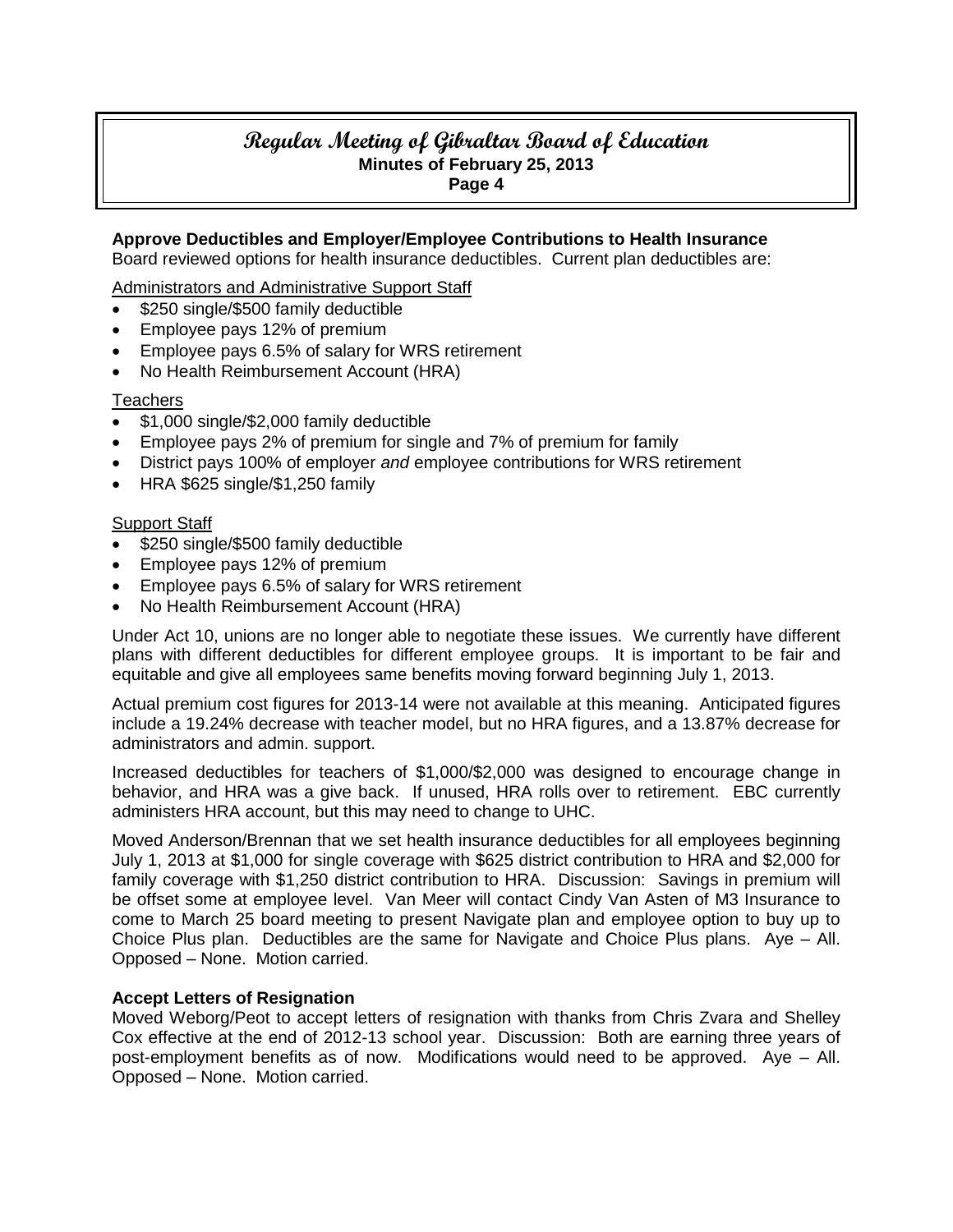### **Review Certified Positions for 2013-14 School Year**

Van Meer presented proposed 2013-14 roster of certified positions for elementary school. Based on projected enrollment figures, there would be an additional kindergarten position, a reduction of a  $2^{nd}$  grade position, and an additional  $3^{rd}$  grade position.

Sue Holwald will present special education staffing recommendations March 25.

Knutson stated that based on identified programming and tentative class rosters for 2013-14, there are no changes recommended to secondary staffing levels for 2013-14.

### **Approve 2013-14 Job Postings for Elementary Teacher Employment**

Moved Weborg/Pfeifer to approve posting of four positions for elementary teachers with appropriate licensure equivalent to grades K-6 certifications. Aye – All. Opposed – None. Motion carried.

### **Approve 2013-14 Job Posting for High School Spanish Teacher**

Moved Hickey/Weborg to approve job posting for Spanish teacher for 2013-14 school year. Aye – All. Opposed – None. Motion carried.

### **Approve 2013-14 Job Posting for Elementary Physical Education Teacher**

Moved Anderson/Peot to approve job posting for physical education teacher for 2013-14 school year. Discussion: As we go to voters for referenda, we will reduce by attrition whenever possible. Administration will need to provide information to board regarding how staff are utilized for RtI and study halls. There have been no drastic drops in our enrollment. Aye – All. Opposed – None. Motion carried.

#### **Approve 2013-14 Secondary School Principal/Athletic Director Contract**

Moved Hickey/Brennan to approve issuing Secondary School Principal/Athletic Director contract to Kirk Knutson for 2013-14 school year. Discussion: Act 10 statute has changed teacher contracts. This is an administrator's contract. Aye – All. Opposed – None. Motion carried.

#### **Approve 2013-14 Pupil Services Director Contract**

Moved Weborg/Peot to approve issuing Pupil Services Director contract to Susan Holwald for 2013-14. Discussion: She moved from .5 to .8 FTE in 2012-13. Aye – All. Opposed – None. Motion carried.

#### **Approve Hiring 2013-14 Elementary School Principal**

Board discussed returning to administrative model of superintendent, secondary principal, and elementary principal. Addition of an elementary principal is necessary for successful implementation of new Educator Effectiveness System and mandated teacher evaluation process. Board heard comments from audience members Mike Scoville and Becky Rericha regarding need to return to this administrative model.

Moved Weborg/Hickey to approve hiring of elementary school principal for 2013-14 school year. Aye – All. Opposed – None. Motion carried.